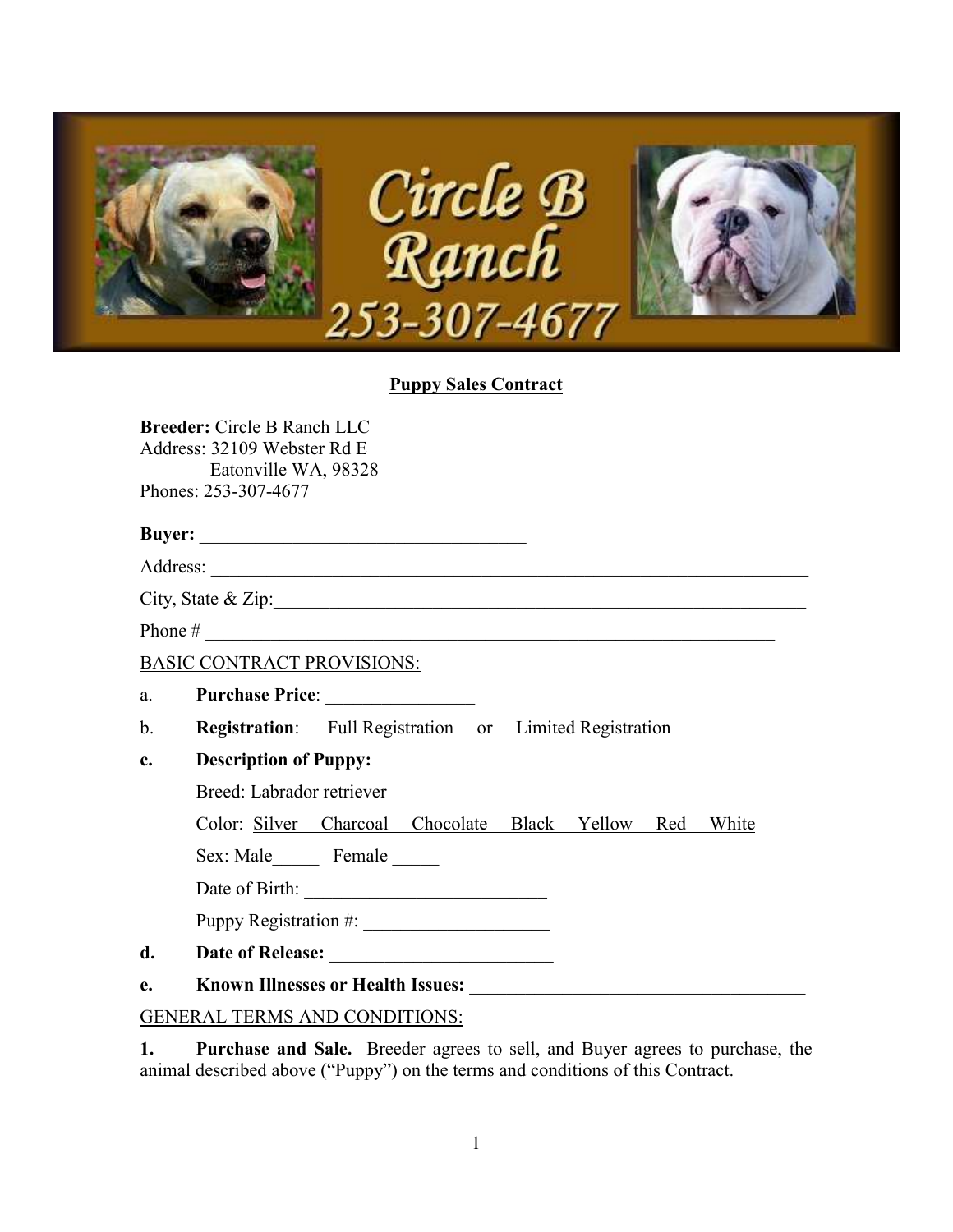**2. Registration.** Breeder represents and warrants that the Puppy is a purebred dog with AKC registration (full or limited, as indicated above). Buyer acknowledges receipt of the original registration documents for the Puppy.

# **3. Initial Health and Care of Puppy.**

(a) Breeder will feed the Puppy Life's Abundance all stages formula food prior to releasing the Puppy to Buyer. Breeder will release the Puppy to Buyer only after the Puppy has (i) been fully weaned in the sole judgment of Breeder, (ii) had his/her first set of shots and dew claws removed, and (iii) been Micro-chipped.

(b) Breeder warrants that the Puppy will be in good health on the date Breeder releases the Puppy to Buyer, excluding minor illnesses or health issues such as colds, allergies, internal or external parasites or umbilical hernias disclosed to Buyer above. Breeder warrants that the Puppy will not have any communicable diseases for 72 hours after releasing the Puppy to Buyer. Buyer will, at Buyer's expense, have the Puppy physically examined by a licensed veterinarian with 72 hours of receiving the Puppy, and within 10 days of receiving the Puppy, Buyer will provide documentation to Breeder of such examination. If Buyer's veterinarian determines that the Puppy is in ill health, the cause of which is clearly attributable to Breeder, and Buyer provides a signed written diagnosis to Breeder, Buyer may return the Puppy within 48 hours of the examination and receive a refund of the Purchase Price; provided that, the Puppy has not been injured or neglected. Refund upon return of the Puppy and satisfaction of the conditions described above shall be Buyer's sole and exclusive remedy for Breeder's breach of the warranty set forth in this paragraph 3(b). Buyer will be entitled to no more than a refund of monies paid to Breeder for purchase of the Puppy. Breeder will in no event be liable for Buyer's cost of the examination or for any consequential or incidental damages.

(c) If Buyer does not return the Puppy in accordance with paragraph 3(b), Buyer will also, at Buyer's expense, continue timely vaccinations and worming for the Puppy after the Breeder has released the Puppy to Buyer. Buyer also agrees not to expose the Puppy to other dogs that are not vaccinated until the Puppy has completed the entire vaccination schedule. It is Buyer's responsibility to care for the Puppy properly and keep him/her from harm.

**4. Records.** At the time Breeder releases the Puppy, Breeder will provide Buyer the Puppy's AKC application, health records of vaccines and de-wormer given to the Puppy, copies of pedigree, and AKC Reunite chip registration.

**5. Hereditary Genetics.** Breeder strives to produce the healthiest puppies possible by only breeding adults that have been vet screened and cleared to be sound animals. Breeder warrants that:

 (a) *Health Warranty*. If Buyer satisfies the conditions of this Section 5, for a period of thirty (30) months from the Puppy's date of birth, Breeder warrants that the Puppy will not have any inherited genetic defects that would be life threatening or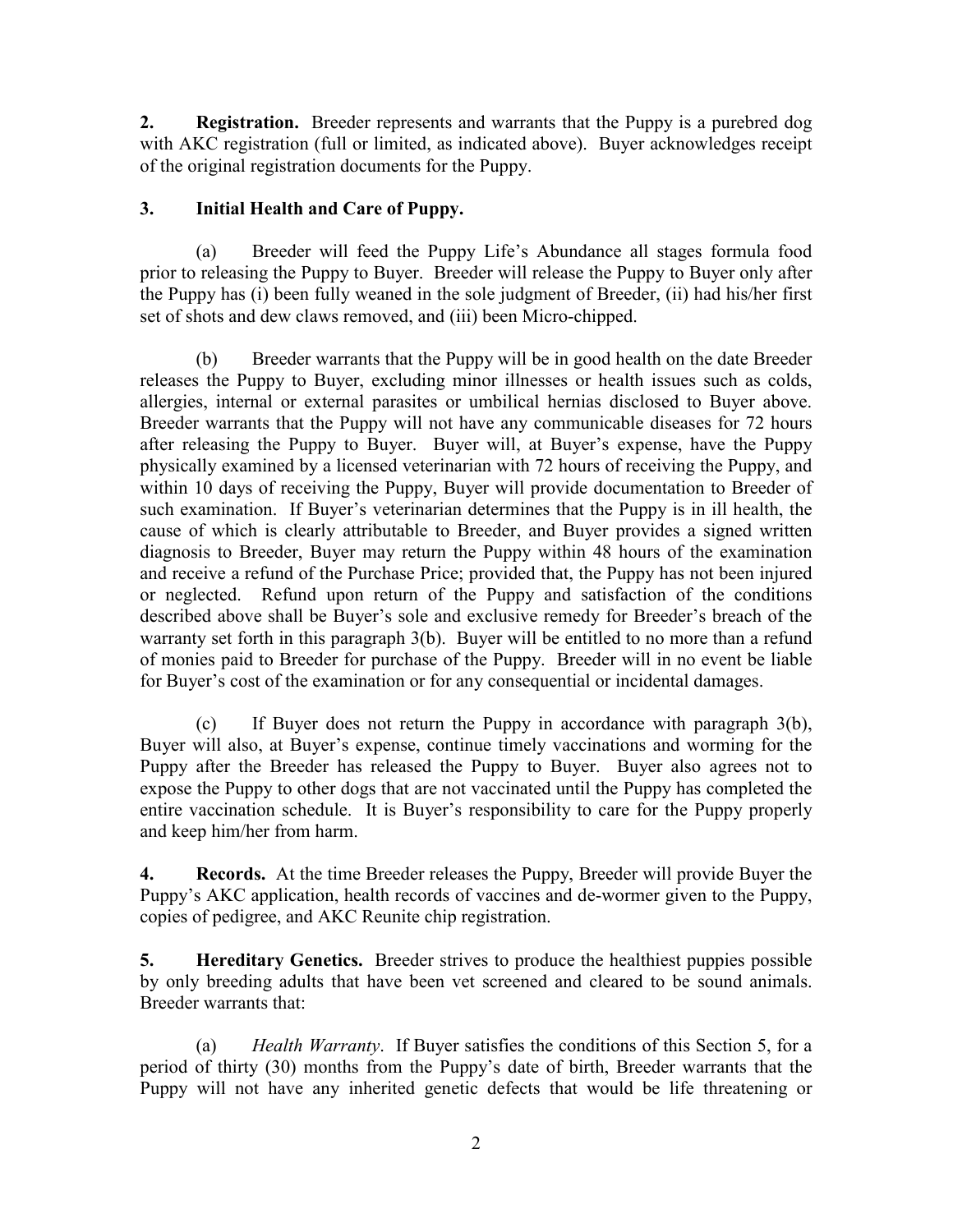materially life altering. This genetically inherited health warranty includes all internal organs and issues that are not visible on a routine physical examination. If an inherited genetic defect is found and Buyer has complied with the conditions of this Contract and warranty, Buyer's solace and exclusive remedy will be to receive, at Breeder's sole option, either a replacement puppy of same sex and color in the next available litter or cash refund of the Purchase Price. Buyer must return the Puppy to Breeder prior to receiving replacement puppy or refund. Buyer is solely responsible for all shipping expenses related to return of the Puppy and receiving a replacement puppy. This warranty is non-transferable.

(b) *Claim Documentation.* If Buyer claims the Puppy has an inherited genetic defect, such diagnosis must occur within the first thirty (30) months by a licensed veterinarian and all documents related to such diagnosis must be sent to Breeder's designated veterinarian for verification within the warranty period. A CERF certified veterinarian must confirm any hereditary eye defects. If dysplasia is suspected, x-rays must be taken by a vet and sent to OFA for an official reading with abnormal results (mild, moderate, or severe). If the Puppy has any hip-related problems, Buyer may send x-rays to OFA for an official reading at any time, and the Puppy does not have to be over two years of age for the readings. All x-rays must be marked with the Puppy's AKC  $#$ and a micro chip # to be valid. The OFA will solely determine whether the Puppy has hip dysplasia. This warranty does not cover any form of dysplasia that is not genetic (i.e. obesity, malnutrition, neglect etc.), and to ensure such is not the case, Buyer must provide documentation that the Puppy was kept current on all regular vet checkups and vaccinations.

 (c) *Conditions*. Puppy cannot be bred prior to the his/her second birthday; if the Puppy is bred before his/her second birthday, this warranty is null in void. In addition, we require that the Puppy continue to be fed only Life's Abundance Food and Life's Abundance Wellness Supplements for the first 26 months of his/her life in order to qualify for the 30-month health warranty. If you continue with Life's Abundance Food and Life's Abundance Wellness Supplements for the first 26 months, the Breeder warrants for a period of 30 months that your Puppy will not have any genetic inherited defect. There are never any guarantees that a dog would be free of a genetic disorder from past generations. While we may not know if there are any potential weaknesses in a dog, we believe that the diet and lack of vitamins can exacerbate these conditions if found. Therefore, by providing the dog with quality food and supplements, we hope to reduce the chance of these potential weaknesses from hindering their quality of life, should this ever occur.

(d) *Exclusions*. Specifically excluded from any warranty under this Contract the following, for which Breeder will not have any liability whatsoever: (i) any issue found to be a result of color dilution (Silver/Charcoal/Fox red); (ii) alapache; (iii) any form of dysplasia that is not genetic (i.e. obesity, malnutrition, neglect etc.); (iv) size or weight of the Puppy; (v) behavioral problems; (vi) fertility; or (v) ability to place in shows.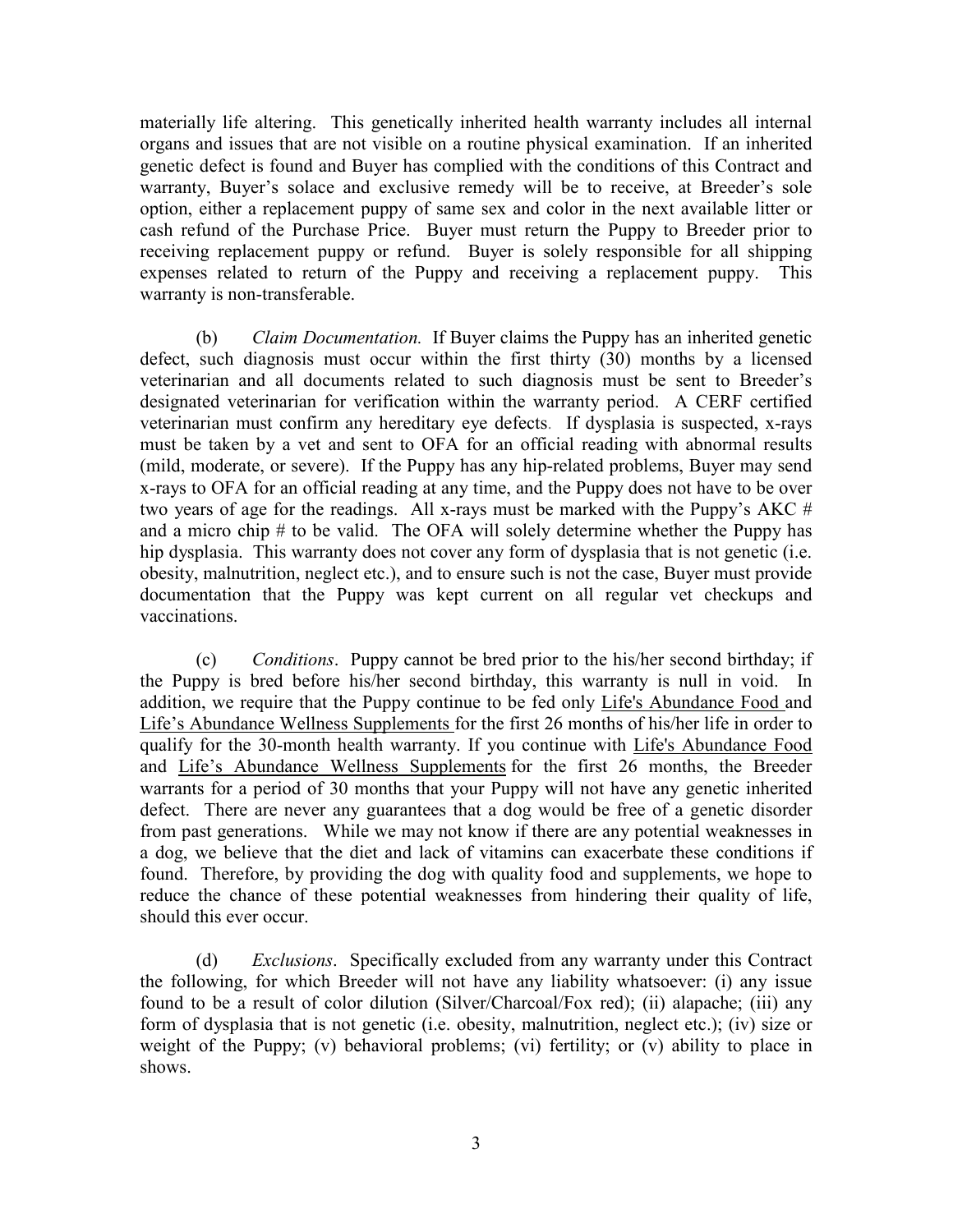**6. Optional Lifetime Free Replacement Puppy Guarantee.** Because we strongly believe nutrition is essential to the health of an animal, we offer a Lifetime Free Replacement Puppy Guarantee. Should you wish to take advantage of this guarantee, the Puppy must be fed only Life's Abundance Food and Life's Abundance Wellness Supplements for his/her entire lifetime, and Life's Abundance Agility Formula starting when the Puppy is six (6) months old. We offer this optional guarantee because so many dogs acquire serious life-threatening health risks through poor diet and vitamin deficiency. We believe that Life's Abundance products provide the optimum nutritional benefits ensuring good health and longevity for the dog, which is why we are willing to stand behind this guarantee. If your Puppy does not reach his/her life expectancy of 10 years due to health reasons other than accidental death, or as a result of neglect, abuse, or other injuries that the Puppy may sustain, you will be eligible to receive a free replacement puppy of equal value. This guarantee does not include any vet checks, CERF exam, shots, worming, transportation, carrier, or other fees or expenses related to the Puppy whatsoever. This Lifetime Free Replacement Puppy Guarantee is only for the health of your Puppy, and. We believe that Life's Abundance Pet Food and Wellness Supplements are a great combination to provide your dog with optimal health, so that your Puppy can live a long and happy life with your family!

**7. WARRANTY DISCLAIMERS; LIMITATION ON LIABILITY.** BREEDER MAKES NO WARRANTIES OR GUARANTEES, EXPRESS OR IMPLIED, INCLUDING ANY IMPLIED WARRANTIES OF MERCHANTABILITY AND FITNESS FOR A PARTICULAR PURPOSE. BREEDER EXPRESSLY DISCLAIMS ALL WARRANTIES NOT STATED IN THIS CONTRACT, ANY LIABILITY FOR IMPLIED WARRANTIES THAT MAY BE IMPOSED BY LAW AND WHICH CANNOT BE WAIVED HEREIN ARE LIMITED TO REPLACEMENT UPON RETURN OF THE PUPPY, BUT IN ANY CASE NOT TO EXCEED THE PURCHASE PRICE PAID BY BUYER FOR THE PUPPY UPON RETURN OF THE PUPPY. Breeder's sole responsibility for any breach of this Contract or any warranty or any other claim arising out of or related to the Puppy whether based in contract, tort, statute, or otherwise, shall be, at Breeder's option, to replace or refund the original Purchase Price upon return of the Puppy to Breeder, and Buyer agrees the same is a fair and adequate remedy. The foregoing defines Breeder's sole liability for all warranties under this Contract and in no event will Breeder be liable for any direct, indirect, incidental, special or consequential damages in any way related to the Puppy, including, without limitation, veterinary bills, examination fees, medical expenses, or any other costs and expenses related to the Puppy.

**8. General Provisions.** This Contract is the entire agreement between the parties with respect to purchase and sale of the Puppy. Neither this Contract nor any term or provision hereof, may be changed, waived, discharged, amended, modified or terminated orally, in any manner other than by an instrument in writing signed by the parties hereto. No provision of this Contract is intended nor shall any provision of this Contract be interpreted to create any benefit to any person or entity not a party to this Contract. Buyer may not assign or transfer this Contract to any person or entity without the prior written consent of Breeder. This Contract shall be governed by the